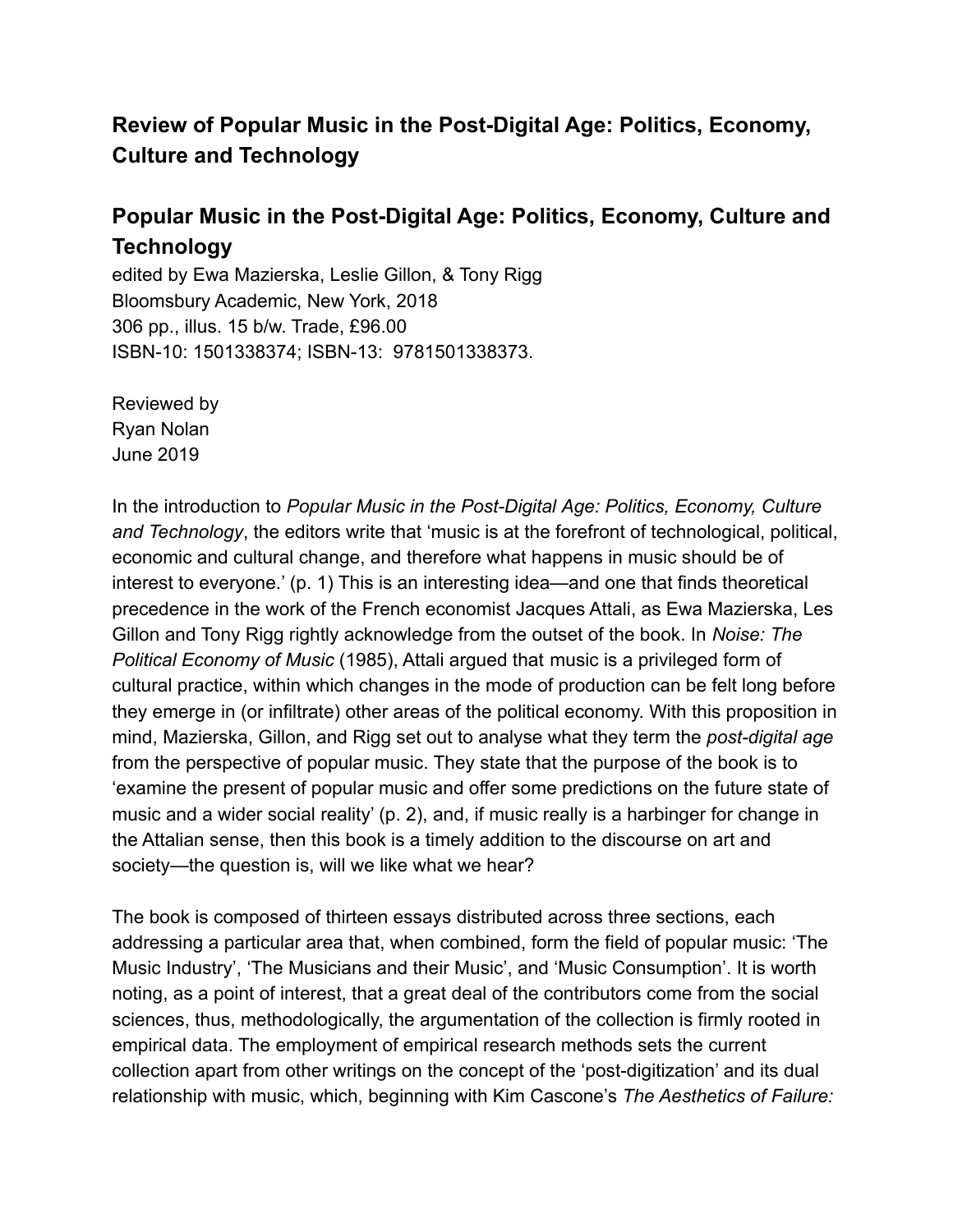*"Post-Digital" Tendencies in Contemporary Computer Music*, have largely been metaphysical explications that have attempted to understand what 'post-digital' means. The essays collected in *Popular Music in the Postdigital Age* aim to go further by explaining how the effects of the 'post-digital' age make themselves known in the popular music of today.

Mazierska, Gillon, and Rigg suggest in the introduction that the effects of the post-digital age in popular music can be felt as the coming together of two equally tricky concepts: what 'Robert Strachan defines as "convergent digitization"' (p.3) and neoliberalism. They explain 'convergent digitization', following Strachan (2017), as a point in which various modes of digitization come together, culminating with the arrival of personal computation devices. In relation to music, 'convergent digitization can be seen through the dematerialization of objects containing recorded music, from the object, through the file, to the stream.' (p.3) Similarly, an important aspect in the logic of neoliberal capital accumulation, facilitated by the internet, can be read as the dematerialization of the commodity form. The editors' introduction outlines the complicated conjunction of these two concepts in popular music with great detail, but what jumped out is reminder that the marriage of neoliberal accumulation and the dematerialized music object, the mp3, has led to a certain crisis of popular music; that is, corporations such as Apple and Spotify not only benefit from the subscriptions of their customers, they also benefit from the product of their listeners' (unconscious) labour: data.

### Section one: 'The Music Industry'

The first and largest section of the book contains five essays that each intend to address various aspects of the popular music industry, with topics ranging from the revolutionary potential of blockchain technologies for music distribution (Paolo Magaudda, Chapter 2) and the managerial acumen of UK based independent music clubs (Kamila Rymajdo, Chapter 5). Taken at face value these chapters appear self-explanatory. What we are greeted with, however, tells a different story. Rather than uncritically championing the perceived revolutionary practices that a decentralized blockchain distribution network could enable, Magaudda's essay is critical of its implications for the music industry's liberation from big corporations. Rather than balance the scales, so to speak, Magaudda warns that the adoption of 'blockchain applications are likely to lead to a new step along the path of the subjugation of music to economic and financial logics' (p. 66). Rymajdo's chapter also reads against the grain, arguing that the relative success of independent music businesses in the North of England owe to them adopting neoliberal practices in order to survive in the post-digital world. However, in an ever decreasing market, Rymajdo argues that the desired object of accumulation is cultural capital, since the longevity of these nightclubs depends on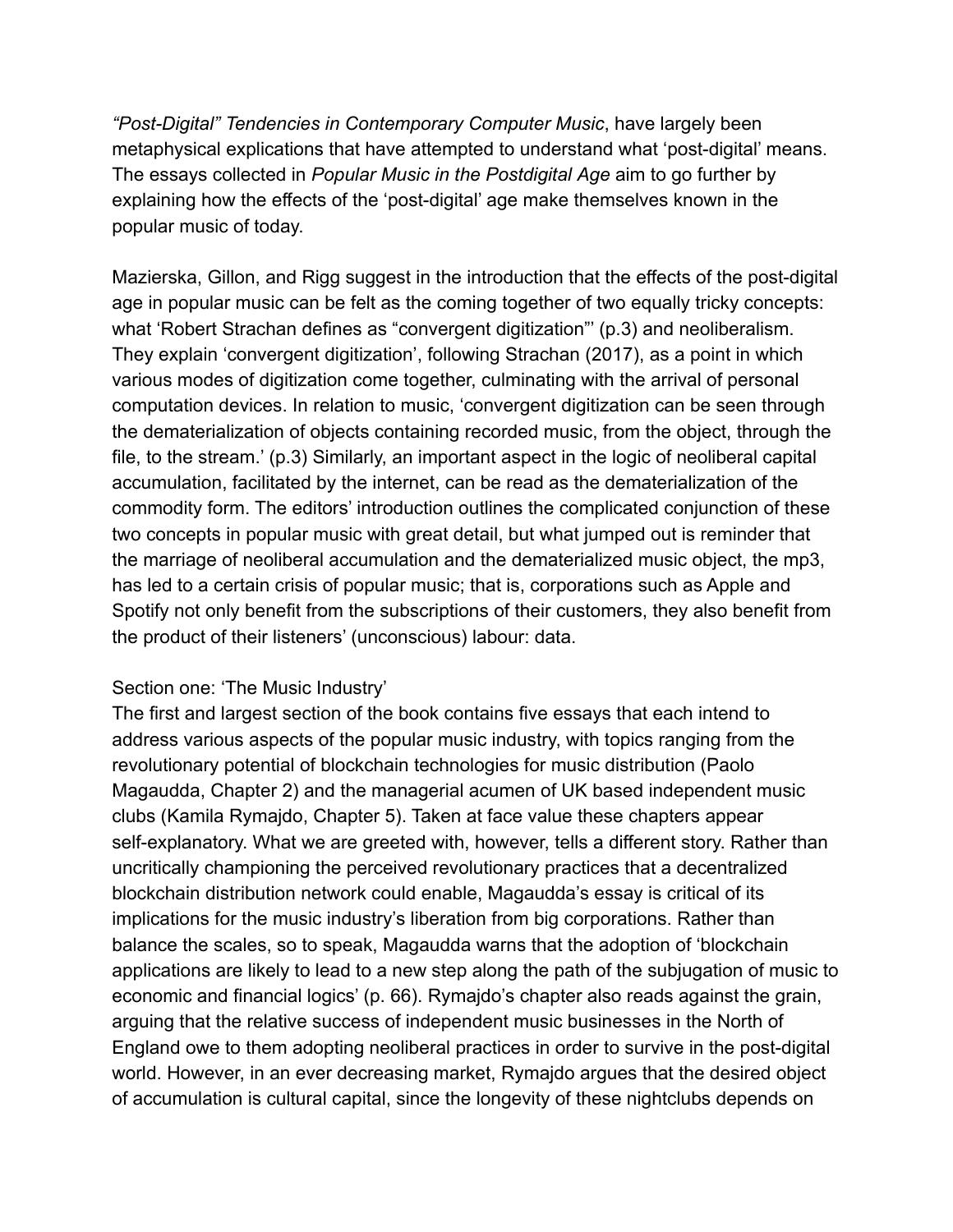their ability to stand out from the crowd (p. 126). The three other essays in the section consist of a reevaluation of what it means to be an independent record label today (Galuszka and Wyrzykowska, Chapter 1); the dual temporality—both future and past—of post-rock music and the alternative music festival ArcTanGent (Forbes, Chapter 3); and the future status of the music festival as sites of 'axio-normativity' (Kuligowski, Chapter 4).

### Section two: 'The Musicians and their Music'

The essays that make up the second section of the book are concerned with the work and careers of independent musicians and the products of their labour. Chapter 6, written by Mazierska and Rigg, charts the careers of Joy Division's Peter Hook and 808 State's Graham Massey. The authors are concerned with the material conditions that enabled Hook and Massey to sustain fifty-year careers, the midpoint of which coinciding roughly with the era of convergent digitization (Strachan 2017) and the decline of the recorded music industry: in other words, how the time period and global location of these musicians impacted careers that preceded the digital, and now operate in the post-digital, age (p. 135). The other essays in the second section of analyse the effects of the internet on the working lives of musicians across multiple generations (Lars Bröndum, Chapter 7); make the case for musicians from provincial localities to build domestic fan-bases, since, ironically in a globalized, networked, increasingly interconnected world, it is more difficult than ever make an impact on the international stage (Mazierska, Chapter 8); and the final essay of the section, shifting focus slightly from musicians themselves, offers a reading of the genre 'electro-swing'. The chapter, and the section, concludes with the idea that the 'appearance of the past in the present', which is particularly prevalent in contemporary popular music, has something to tell us about the future of popular music more broadly (Chris Inglis, Chapter 9).

### Section three: 'Music Consumption'

The final section of the book is concerned with the consumption and circulation of music—both current and future. In the post-digital age, the reproduction and playback of recorded music is becoming more immediate: with a free Spotify account, one has access to an endless stream of songs and artists from all eras and genres. Moreover, Spotify's algorithm will even suggest music you might like based on your listening behaviour. In Chapter 10, Matthew Flynn argues that the technological determinism of some commentators does not hold up when weighing up the relative successes of mediums for the playback of music (p. 212), as they often diminish the importance of consumer behaviour. Other than this, the section contains essays on the internet mediated listening behaviours of young people in Austria—while noting the resurgence of vinyl and older playback methods (Michael Huber, Chapter 11); the relationship